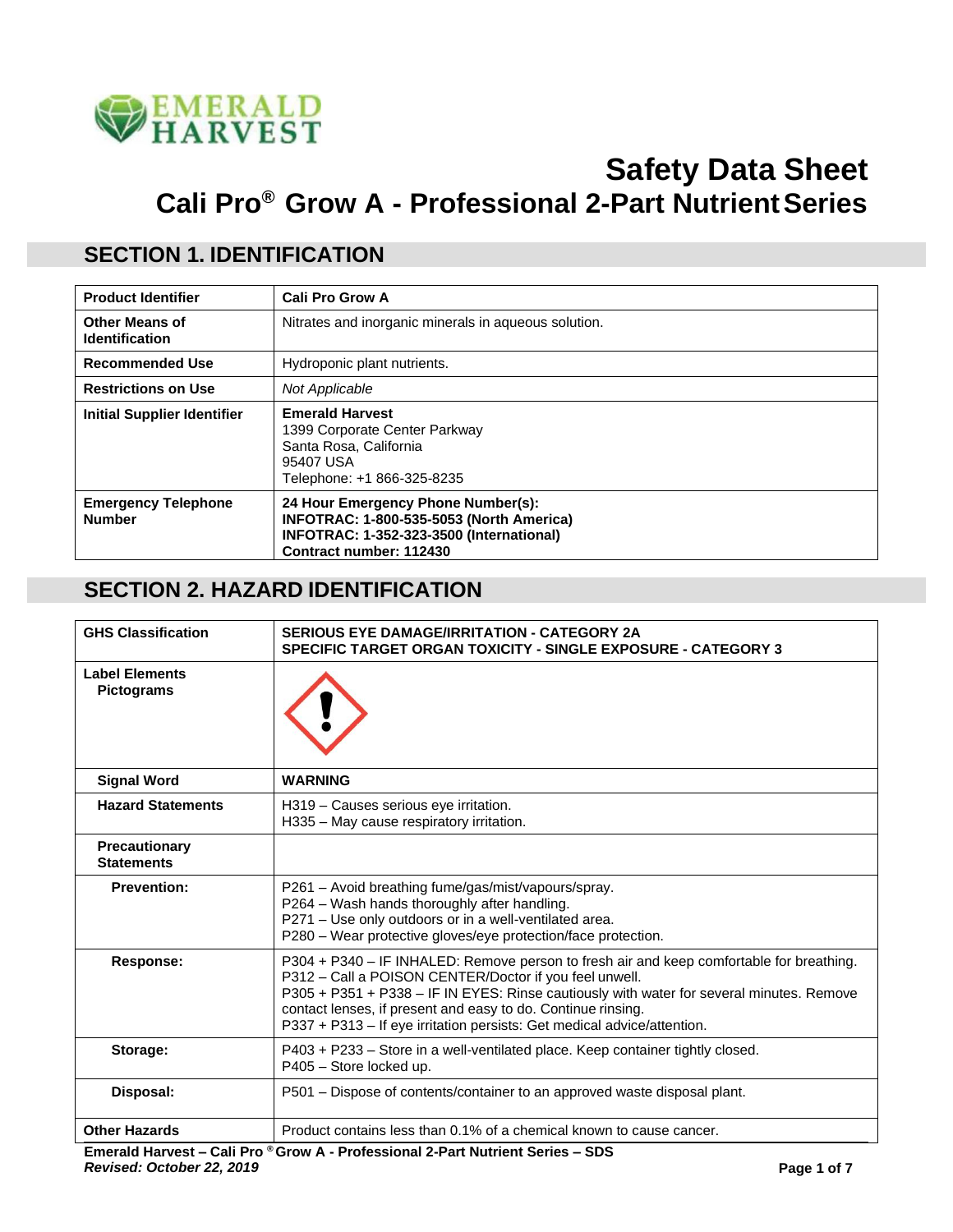#### **SECTION 3. COMPOSITION/INFORMATION ON INGREDIENTS**

| <b>Chemical Name</b>                                                | CAS No.        | <b>Concentration</b> | <b>Common name / Synonyms</b> |
|---------------------------------------------------------------------|----------------|----------------------|-------------------------------|
| Calcium Nitrate                                                     | 13477-34-4     | $0.5 - 5%$           | Not Available                 |
| Ammonium Nitrate                                                    | 6484-52-2      | $0.5 - 5%$           | Not Available                 |
| Urea                                                                | $57-13-6$      | $0.5 - 1%$           | Not Available                 |
| <b>Cobalt Nitrate</b>                                               | 10026-22-9     | $1\%$                | Not Available                 |
| Iron EDTA                                                           | 15708-41-5     | $1\%$                | Not Available                 |
| Sodium Borate                                                       | 1303-96-4      | $<1\%$               | Not Available                 |
| Sodium Molybdate                                                    | 10102-40-6     | $1\%$                | Not Available                 |
| Copper EDTA                                                         | 39208-15-6     | $1\%$                | Not Available                 |
| Manganese EDTA                                                      | 15375-84-5     | $1\%$                | Not Available                 |
| Zinc EDTA                                                           | 14025-21-9     | $< 1\%$              | Not Available                 |
| Non-hazardous ingredients or those below<br>disclosure requirements | Not applicable | To Balance           | Not Available                 |

**Notes**

#### **SECTION 4. FIRST-AID MEASURES**

| <b>Inhalation</b>                                                                 | If breathed in, move person into fresh air. If concerned or symptoms persist, seek medical<br>attention.                                                                           |
|-----------------------------------------------------------------------------------|------------------------------------------------------------------------------------------------------------------------------------------------------------------------------------|
| <b>Skin Contact</b>                                                               | Rinse with plenty of water for at least 20 minutes. If concerned, seek medical attention.                                                                                          |
| <b>Eye Contact</b>                                                                | Rinse with plenty of water for at least 20 minutes. Remove contact lenses if easily possible. If<br>irritation persists, get medical attention.                                    |
| <b>Ingestion</b>                                                                  | Do NOT induce vomiting. Never give anything by mouth to an unconscious person. Rinse mouth<br>with water. If large amounts are ingested, get medical attention immediately.        |
| <b>Most Important</b><br><b>Symptoms and Effects,</b><br><b>Acute and Delayed</b> | Acute:<br>EYE CONTACT: May cause irritation, itching, pain, redness, watering.<br>Chronic:<br>Not Applicable                                                                       |
| <b>Immediate Medical</b><br><b>Attention and Special</b><br><b>Treatment</b>      | Treat symptomatically. In case of inhalation of decomposition products in a fire involving this<br>product, symptoms may be delayed. Keep under medical surveillance for 48 hours. |

### **SECTION 5. FIRE-FIGHTING MEASURES**

| <b>Extinguishing Media</b>                                      |                                                                                                                                      |
|-----------------------------------------------------------------|--------------------------------------------------------------------------------------------------------------------------------------|
| <b>Suitable Extinguishing</b><br>Media                          | Use extinguishing agent suitable for surrounding fire.                                                                               |
| Unsuitable<br><b>Extinguishing Media</b>                        | None known.                                                                                                                          |
| <b>Flammability</b><br>classification (OSHA 29<br>CFR 1910.106) | Not Flammable.                                                                                                                       |
| <b>Hazardous Combustion</b><br><b>Products</b>                  | Oxides of nitrogen, sodium, molybdenum and other unidentified toxic fumes.                                                           |
| <b>Specific Hazards Arising</b><br>from the Product             | If in a fire or containers are heated, pressure increases will occur and containers may rupture.<br>Product may release toxic fumes. |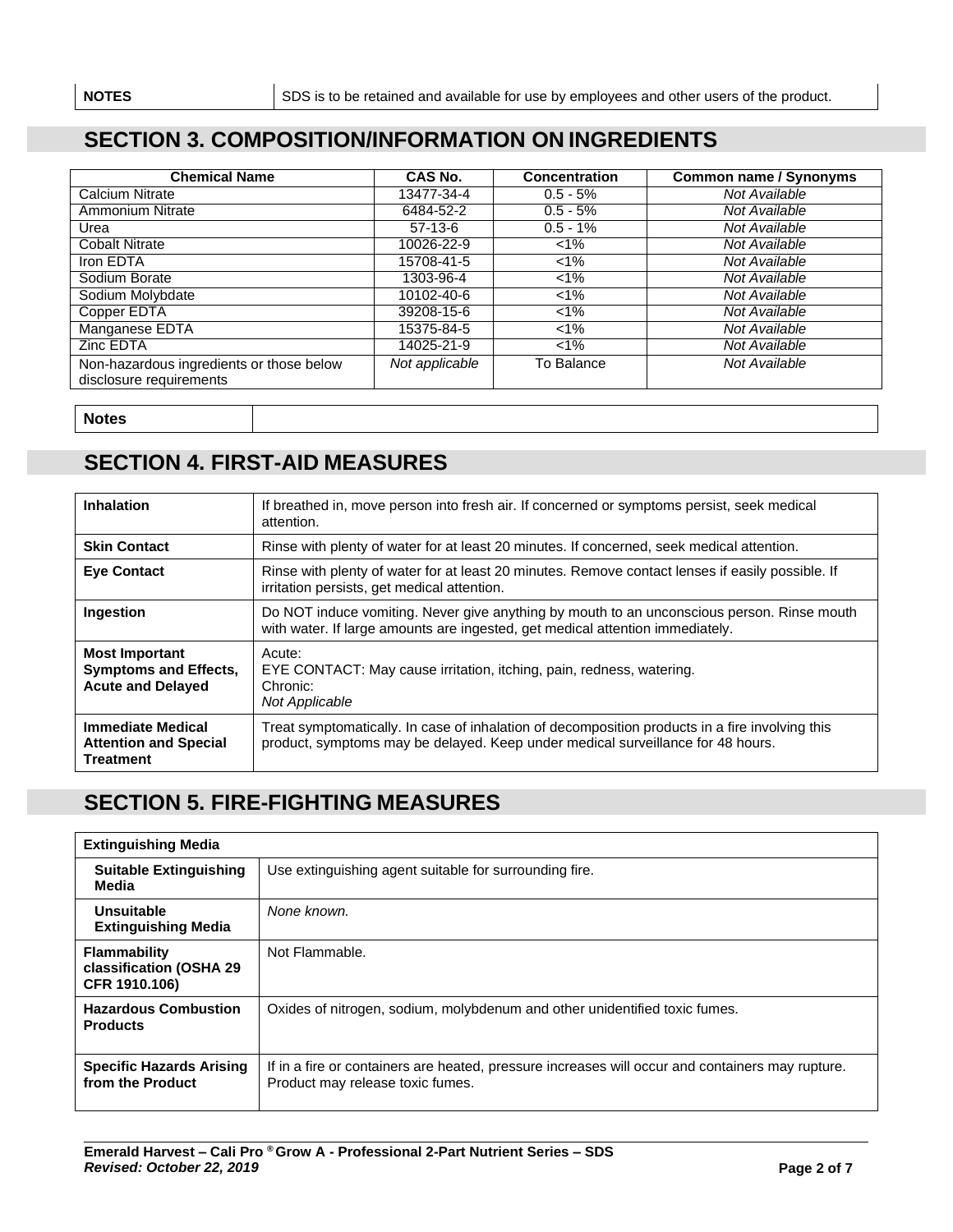**Special Protective** Isolate scene of the fire. Firefighters should wear proper protective equipment and self-contained breathing apparatus with full face piece. Move fire exposed containers from fire area if safe to do **Equipment and** breathing apparatus with full face piece. Move fire exposed containers from fire area if safe to do<br>**Precautions for** so. Use water spray to cool fire-exposed containers to prevent rupture. so. Use water spray to cool fire-exposed containers to prevent rupture.

#### **SECTION 6. ACCIDENTAL RELEASE MEASURES**

| <b>Personal Precautions.</b><br><b>Protective Equipment,</b><br>and Emergency<br><b>Procedures</b> | Implement spill control plan. All persons dealing with the clean-up should be trained and wear the<br>appropriate personal protective equipment. Do not touch spilled product. Ensure adequate<br>ventilation. Remove all sources of ignition. Avoid breathing vapours or mists. Keep all other<br>personnel upwind and away from the spill/release. Restrict access to area until completion of<br>clean-up. Refer to Section 8, EXPOSURE CONTROLS AND PERSONAL PROTECTION, for<br>additional information on acceptable personal protective equipment.                                                                                                                                                                                                                                |
|----------------------------------------------------------------------------------------------------|----------------------------------------------------------------------------------------------------------------------------------------------------------------------------------------------------------------------------------------------------------------------------------------------------------------------------------------------------------------------------------------------------------------------------------------------------------------------------------------------------------------------------------------------------------------------------------------------------------------------------------------------------------------------------------------------------------------------------------------------------------------------------------------|
| <b>Methods for</b><br><b>Containment and</b><br><b>Cleaning Up</b>                                 | Ensure spilled product does not enter drains, sewers, waterways, or confined spaces. If<br>necessary, dike well ahead of the spill to prevent runoff into drains, sewers, or any natural<br>waterway or drinking supply. Ventilate area of release. Contain and absorb spilled liquid with<br>non-combustible, inert absorbent material (e.g. sand), then place absorbent material into an<br>appropriate container for later disposal (see Section 13). Contaminated absorbent material may<br>pose the same hazards as the spilled product. Do not use any combustible materials for clean-up<br>(including cloth, etc.) as it presents a fire hazard upon drying out. Only use non-sparking tools and<br>explosion proof equipment. Notify the appropriate authorities as required. |

#### **SECTION 7. HANDLING AND STORAGE**

| <b>Precautions for Safe</b><br><b>Handling</b> | Use with adequate ventilation. Wear suitable protective equipment during handling. Avoid<br>breathing mist or vapours. Avoid contact with skin, eyes and clothing. Wash thoroughly after<br>handling. Keep containers closed when not in use. Any combustible materials which contact the<br>product should well-rinsed and laid flat to dry. |
|------------------------------------------------|-----------------------------------------------------------------------------------------------------------------------------------------------------------------------------------------------------------------------------------------------------------------------------------------------------------------------------------------------|
| <b>Conditions for Safe</b><br><b>Storage</b>   | Store in a cool, dry, well ventilated area, away from incompatibles. Inspect periodically for damage<br>or leaks. Storage area should be clearly identified, clear of obstruction and accessible only to<br>trained and authorized personnel. Keep in original container.                                                                     |

#### **SECTION 8. EXPOSURE CONTROLS/PERSONAL PROTECTION**

#### **Control Parameters**

| <b>Chemical Name</b> | <b>ACGIH®TLV®</b>         |                 |                           | <b>NIOSH OEL</b>            |
|----------------------|---------------------------|-----------------|---------------------------|-----------------------------|
| Urea                 | 10 mg/m <sup>3</sup> , 8h | Not Established | Not Established           | Not Established             |
|                      | (TWA)                     |                 |                           |                             |
| Cobalt Nitrate       | Not Established           | Not Established | Not Established           | $0.02 \text{ mg/m}^3$ (TWA) |
| Sodium Borate        | Not Established           | Not Established | $6 \text{ mg/m}^3$ (STEL) | 2 mg/m <sup>3</sup> (TWA)   |
| Sodium Molybdate     | Not Established           | Not Established | Not Established           | $0.5 \text{ mg/m}^3$ (TWA)  |

| <b>Notes</b>                                      | *Exposure limits may vary from time to time and from one jurisdiction to another. Check<br>with local regulatory agency for the exposure limits in your area. |  |
|---------------------------------------------------|---------------------------------------------------------------------------------------------------------------------------------------------------------------|--|
| <b>Appropriate Engineering</b><br><b>Controls</b> | Use general or local exhaust ventilation to maintain air concentrations below recommended<br>exposure limits.                                                 |  |
| <b>Individual Protection Measures</b>             |                                                                                                                                                               |  |
| <b>Eye/Face Protection</b>                        | Wear splash goggles or other appropriate eye protection. Avoid wearing contact lenses.                                                                        |  |
| <b>Skin Protection</b>                            | Wear impervious gloves. Avoid leather/cloth gloves.                                                                                                           |  |
| <b>Respiratory Protection</b>                     | Not required under normal conditions of use. Do not breathe concentrated product. Wear<br>respiratory protection if use will produce mists or splashing.      |  |
| Other                                             | An eyewash station and safety shower should be made available in the immediate working area.                                                                  |  |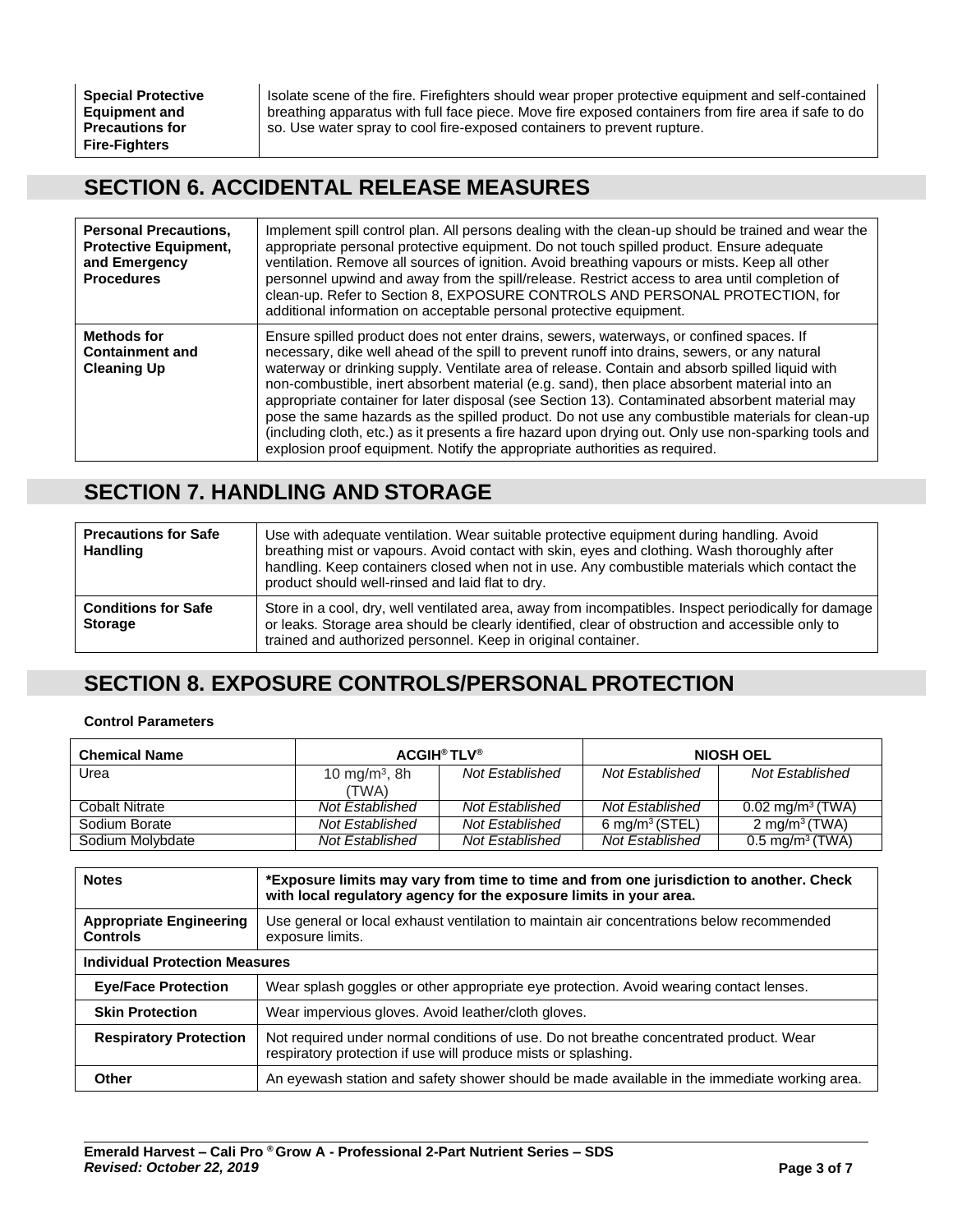#### **SECTION 9. PHYSICAL AND CHEMICAL PROPERTIES**

| Appearance                                               | Liquid                  | Relative Density (water $= 1$ )                                     | 9.02 lb/gal at $68^{\circ}$ F<br>(1.08 kg/L at 20°C) |
|----------------------------------------------------------|-------------------------|---------------------------------------------------------------------|------------------------------------------------------|
| <b>Odour</b>                                             | Not Available           | <b>Solubility in Water</b>                                          | Soluble                                              |
| <b>Odour Threshold</b>                                   | Not Available           | <b>Solubility in Other Liquids</b>                                  | Not Available                                        |
| рH                                                       | $4.5 - 6.5$             | <b>Partition Coefficient,</b><br>n-Octanol / Water (Log Kow)        | Not Available                                        |
| <b>Melting Point and</b><br><b>Freezing Point</b>        | Not Available           | <b>Auto-ignition Temperature</b>                                    | Not Available                                        |
| <b>Initial Boiling Point and</b><br><b>Boiling Range</b> | Not Available           | <b>Decomposition</b><br><b>Temperature</b>                          | Not Available                                        |
| <b>Flash Point</b>                                       | None up to 100°C (PMCC) | <b>Viscosity</b>                                                    | Not Available                                        |
| <b>Evaporation Rate</b>                                  | Not Available           | Flammability (solid, gas)                                           | Not Applicable (Liquid)                              |
| <b>Vapour Density</b><br>(air = 1)                       | Not Available           | <b>Upper and Lower</b><br><b>Flammability or Explosive</b><br>Limit | <b>Not Applicable</b>                                |
| <b>Vapour Pressure</b>                                   | Not Available           | <b>Sensitivity to Static/Impact</b>                                 | <b>Not Sensitive</b>                                 |

# **SECTION 10. STABILITY AND REACTIVITY**

| <b>Reactivity</b>                                   | Not known or expected.                                                                                                                                                                                                                                                    |
|-----------------------------------------------------|---------------------------------------------------------------------------------------------------------------------------------------------------------------------------------------------------------------------------------------------------------------------------|
| <b>Chemical Stability</b>                           | Stable under normal conditions.                                                                                                                                                                                                                                           |
| <b>Possibility of Hazardous</b><br><b>Reactions</b> | Will not occur.                                                                                                                                                                                                                                                           |
| <b>Conditions to Avoid</b>                          | Avoid contact with incompatible materials.                                                                                                                                                                                                                                |
| <b>Incompatible Materials</b>                       | Strong oxidizers, reducers.                                                                                                                                                                                                                                               |
| <b>Hazardous</b><br><b>Decomposition Products</b>   | On combustion, forms toxic fumes of phosphorus oxides. Decomposes on contact with alcohols,<br>aldehydes, cyanides, ketones, phenols, esters, sulfides or halogenated organics. This produces<br>toxic fumes. Attacks many metals. This produces flammable/explosive gas. |

#### **SECTION 11. TOXICOLOGICAL INFORMATION**

#### **Likely Routes of Exposure**

 **X Inhalation X Skin contact X Eye contact X Ingestion \*Serious local effects by all routes of exposure.**

| <b>Acute Toxicity</b>                     |                                            |
|-------------------------------------------|--------------------------------------------|
| <b>LC50 (inhalation)</b>                  | Iron EDTA - $2.75$ mg/L (Rat - 4h)         |
|                                           | Sodium Borate - > 2.04 mg/L (Rat - 4h)     |
| LD50 (oral)                               | Calcium Nitrate - 302 mg/kg (Rat)          |
|                                           | Ammonium Nitrate - 2217 mg/kg (Rat)        |
| LD50 (dermal)                             | <b>Not Reported</b>                        |
| <b>Notes</b>                              |                                            |
| <b>Skin Corrosion / Irritation</b>        | May cause irritation and redness.          |
| Serious Eye Damage /<br><b>Irritation</b> | Redness. Pain. Tearing. Will be transient. |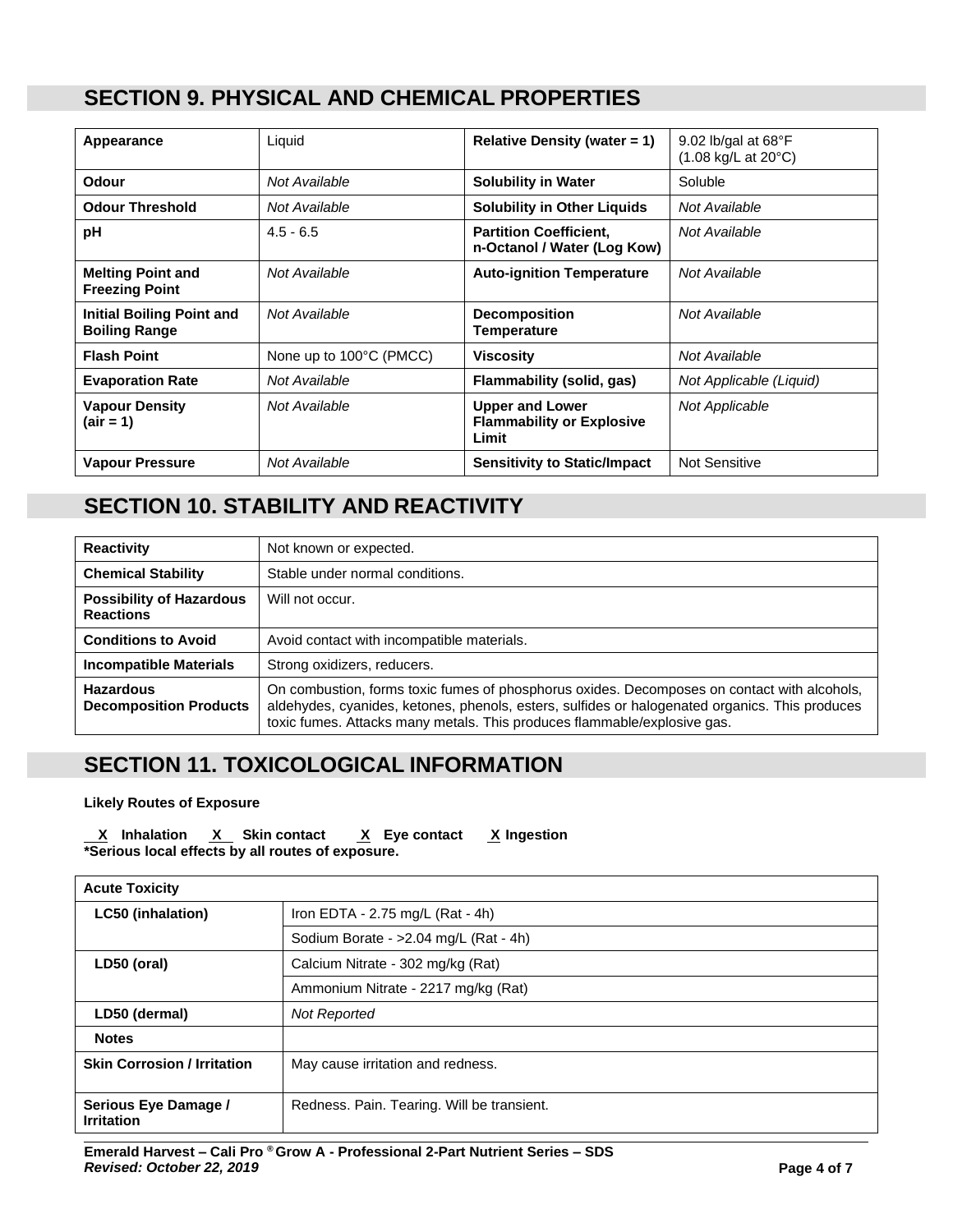| <b>Inhalation</b>                                                                    | Causes coughing, shortness of breath, and irritation.                                                                                               |
|--------------------------------------------------------------------------------------|-----------------------------------------------------------------------------------------------------------------------------------------------------|
| Ingestion                                                                            | May cause irritation of the gastrointestinal tract including headache, nausea, vomiting,<br>diarrhea.                                               |
| <b>STOT (Specific Target Organ</b><br><b>Toxicity) - Single Exposure</b>             | Affects the respiratory tract and may cause damage to blood, mucous membranes.                                                                      |
| <b>Aspiration Hazard</b>                                                             | Not reported.                                                                                                                                       |
| <b>STOT (Specific Target Organ</b><br><b>Toxicity) - Repeated</b><br><b>Exposure</b> | Not Expected.                                                                                                                                       |
| <b>Respiratory and/or Skin</b><br><b>Sensitization</b>                               | Not known to be a sensitizer.                                                                                                                       |
| Carcinogenicity                                                                      | Cobalt Nitrate is classified by IARC as a Group 2B Carcinogen: Possibly carcinogenic to<br>humans but is present at less than 0.1% in this mixture. |
| <b>Notes</b>                                                                         | Target Organs: Eyes.                                                                                                                                |
| <b>Reproductive Toxicity</b>                                                         |                                                                                                                                                     |
| <b>Development of Offspring</b>                                                      | Sodium Borate is a suspected reproductive toxicant, fetotoxicity.                                                                                   |
| <b>Sexual Function and</b><br><b>Fertility</b>                                       | Not reported.                                                                                                                                       |
| <b>Effects on or via Lactation</b>                                                   | Not reported.                                                                                                                                       |
| <b>Germ Cell Mutagenicity</b>                                                        | Not expected to be a mutagen.                                                                                                                       |
| <b>Interactive Effects</b>                                                           | Not reported.                                                                                                                                       |

## **SECTION 12. ECOLOGICAL INFORMATION**

| <b>Ecotoxicity</b>                      | Contains ingredient which are toxic to the aquatic environment with long lasting effects. |                      |                           |
|-----------------------------------------|-------------------------------------------------------------------------------------------|----------------------|---------------------------|
|                                         | Ingredient                                                                                | <b>Species</b>       | $LC/EC_{50}$              |
|                                         | Calcium Nitrate                                                                           | <b>Rainbow Trout</b> | $LC_{50}$ 98.9 mg/L (96h) |
|                                         | Ammonium Nitrate                                                                          | Carp                 | $LC_{50}$ 447 mg/L (96h)  |
|                                         | Sodium Borate                                                                             | Goldfish             | $LC_{50}$ 178 mg/L (72h)  |
|                                         |                                                                                           | Water Flea           | $EC_{50}$ 1085 mg/L (48h) |
|                                         |                                                                                           | Green Algae          | $LC_{50}$ 158 mg/L (96h)  |
| Persistence and<br><b>Degradability</b> | Not Available                                                                             |                      |                           |
| <b>Bioaccumulative Potential</b>        | Not Available                                                                             |                      |                           |
| <b>Mobility in Soil</b>                 | Not Available                                                                             |                      |                           |
| <b>Other Adverse Effects</b>            | Not Available                                                                             |                      |                           |

# **SECTION 13. DISPOSAL CONSIDERATIONS**

| <b>Disposal Methods</b> | Canadian Environmental Protection Act: All ingredients are listed in the DSL.<br>Dispose of in accordance with all federal, provincial/state, and local regulations.<br>Consult with your local supplier for additional information.                                                                                                                                                        |
|-------------------------|---------------------------------------------------------------------------------------------------------------------------------------------------------------------------------------------------------------------------------------------------------------------------------------------------------------------------------------------------------------------------------------------|
| <b>RCRA</b>             | If this product, as supplied, becomes a waste in the United States, it may meet the criteria of a<br>hazardous waste as defined under RCRA, Title 40 CFR 261. It is the responsibility of the waste<br>generator to determine the proper waste identification and disposal method. For disposal of<br>unused or waste material, check with local, state and federal environmental agencies. |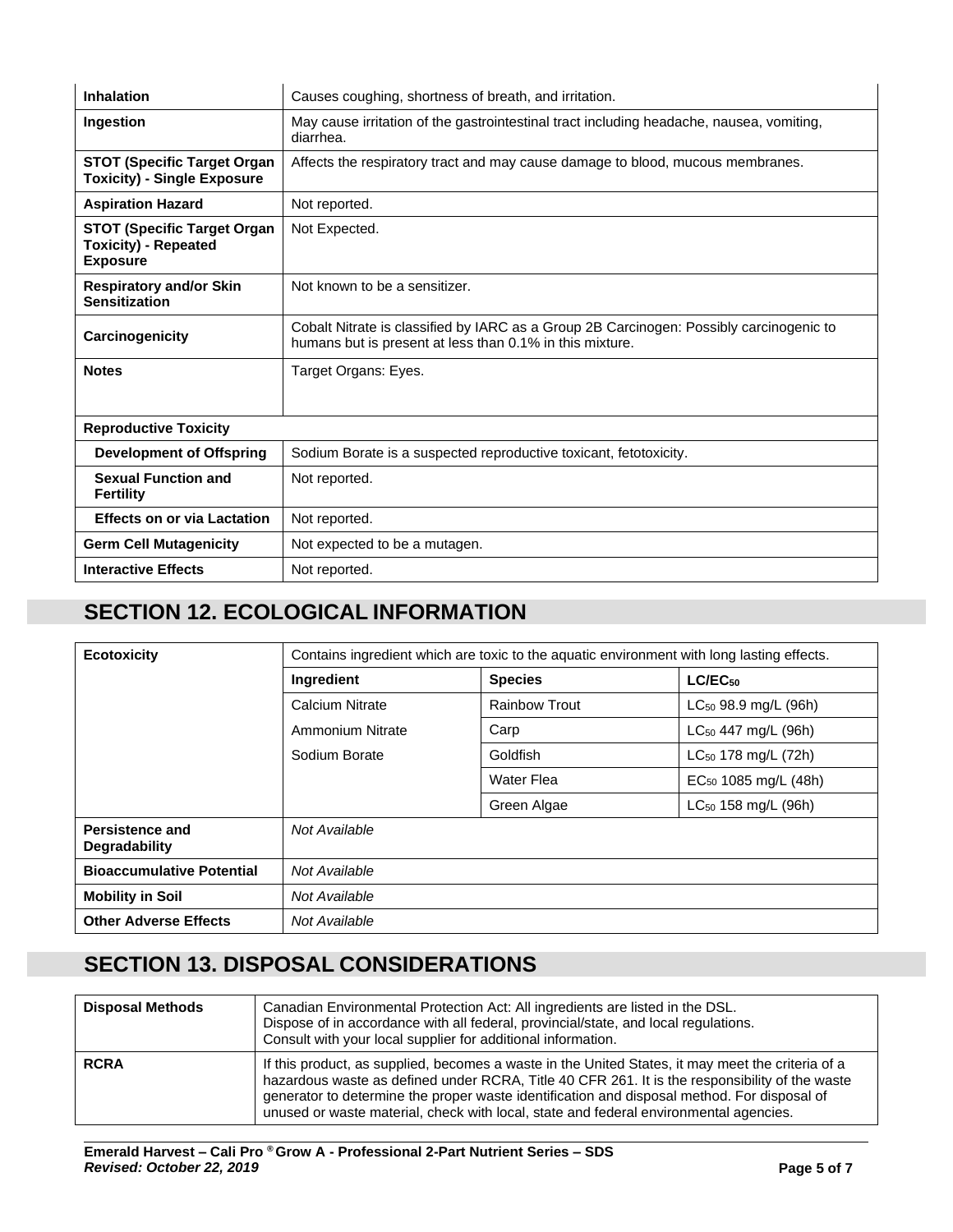#### **SECTION 14. TRANSPORT INFORMATION**

| <b>Requlation</b>                          | UN No.                                     | <b>Proper Shipping</b><br><b>Name</b> | <b>Technical Name (for</b><br>N.O.S. entry) | <b>Transport</b><br>Hazard<br>Class(es) | Packing<br>Group |
|--------------------------------------------|--------------------------------------------|---------------------------------------|---------------------------------------------|-----------------------------------------|------------------|
| <b>Canadian TDG</b><br><b>Regulations*</b> |                                            |                                       |                                             |                                         |                  |
| 49 CFR/DOT*                                |                                            |                                       |                                             |                                         |                  |
| <b>IATA Regulations*</b>                   |                                            |                                       |                                             |                                         |                  |
| <b>IMDG Code*</b>                          |                                            |                                       |                                             |                                         |                  |
|                                            | Note:                                      |                                       |                                             |                                         |                  |
|                                            | <b>Notes: *NOT REGULATED FOR TRANSPORT</b> |                                       |                                             |                                         |                  |

### **SECTION 15. REGULATORY INFORMATION**

| <b>US Federal Information</b>                                                     |               |                  |                                                               |                                                                                                          |                                           |                              |
|-----------------------------------------------------------------------------------|---------------|------------------|---------------------------------------------------------------|----------------------------------------------------------------------------------------------------------|-------------------------------------------|------------------------------|
| Components listed below are present on the following U.S. Federal chemical lists: |               |                  |                                                               |                                                                                                          |                                           |                              |
| Ingredients                                                                       | <b>CAS</b>    | <b>TSCA</b>      | <b>CERCLA</b>                                                 | <b>SARA TITLE III:</b><br>Sec. 302.<br><b>Extremely</b><br><b>Hazardous</b><br>Substance, 40 CFR<br>355. | <b>SARA TITLE III: Sec. 313</b>           |                              |
|                                                                                   | <b>Number</b> | <b>Inventory</b> | Reportable<br>Quantity(RQ)<br><b>(40 CFR)</b><br>$(17.302)$ : |                                                                                                          | Form R - Reporting<br><b>Requirements</b> | <b>Supplier Notification</b> |
| <b>Calcium Nitrate</b>                                                            | 13477-34-4    | Yes              | No.                                                           | No                                                                                                       | <b>No</b>                                 | <b>No</b>                    |
| Ammonium<br>Nitrate                                                               | 6484-52-2     | Yes              | No.                                                           | No                                                                                                       | Yes                                       | Yes                          |
| Urea                                                                              | $57-13-6$     | Yes              | <b>No</b>                                                     | No                                                                                                       | No                                        | <b>No</b>                    |
| Cobalt Nitrate                                                                    | 10026-22-9    | Yes              | <b>No</b>                                                     | <b>No</b>                                                                                                | <b>No</b>                                 | <b>No</b>                    |
| Iron EDTA                                                                         | 15708-41-5    | Yes              | <b>No</b>                                                     | <b>No</b>                                                                                                | No                                        | <b>No</b>                    |
| Sodium Borate                                                                     | 1303-96-4     | Yes              | <b>No</b>                                                     | <b>No</b>                                                                                                | No                                        | <b>No</b>                    |
| Sodium<br>Molybdate                                                               | 10102-40-6    | Yes              | <b>No</b>                                                     | <b>No</b>                                                                                                | No                                        | <b>No</b>                    |
| Copper EDTA                                                                       | 39208-15-6    | Yes              | <b>No</b>                                                     | <b>No</b>                                                                                                | No                                        | <b>No</b>                    |
| Manganese<br><b>EDTA</b>                                                          | 15375-84-5    | Yes              | <b>No</b>                                                     | <b>No</b>                                                                                                | No                                        | <b>No</b>                    |
| Zinc EDTA                                                                         | 14025-21-9    | Yes              | No.                                                           | No.                                                                                                      | <b>No</b>                                 | No.                          |

**Other** California Prop 65 - Cobalt Nitrate is expected to cause cancer and is present at less than 0.1%

| Safety, Health and | Canadian Environmental Protection Act (CEPA):           |
|--------------------|---------------------------------------------------------|
| Environmental      | All components of this product are on the Canadian DSL. |
| <b>Regulations</b> |                                                         |

| <b>NFPA Ratings</b>    | <b>Hazard or Risk Scale</b><br>$(0 = \text{minimal}, 4 = \text{Significant})$ | <b>HMIS Ratings</b>        | <b>Hazard or Risk Scale</b><br>$(0 = \text{minimal}, 4 = \text{Significant})$ |
|------------------------|-------------------------------------------------------------------------------|----------------------------|-------------------------------------------------------------------------------|
| <b>Health</b>          |                                                                               | <b>Health</b>              |                                                                               |
| <b>Flammability</b>    |                                                                               | <b>Flammability</b>        |                                                                               |
| <b>Reactivity</b>      |                                                                               | <b>Physical Hazards</b>    |                                                                               |
| <b>Specific Hazard</b> |                                                                               | <b>Personal Protection</b> |                                                                               |